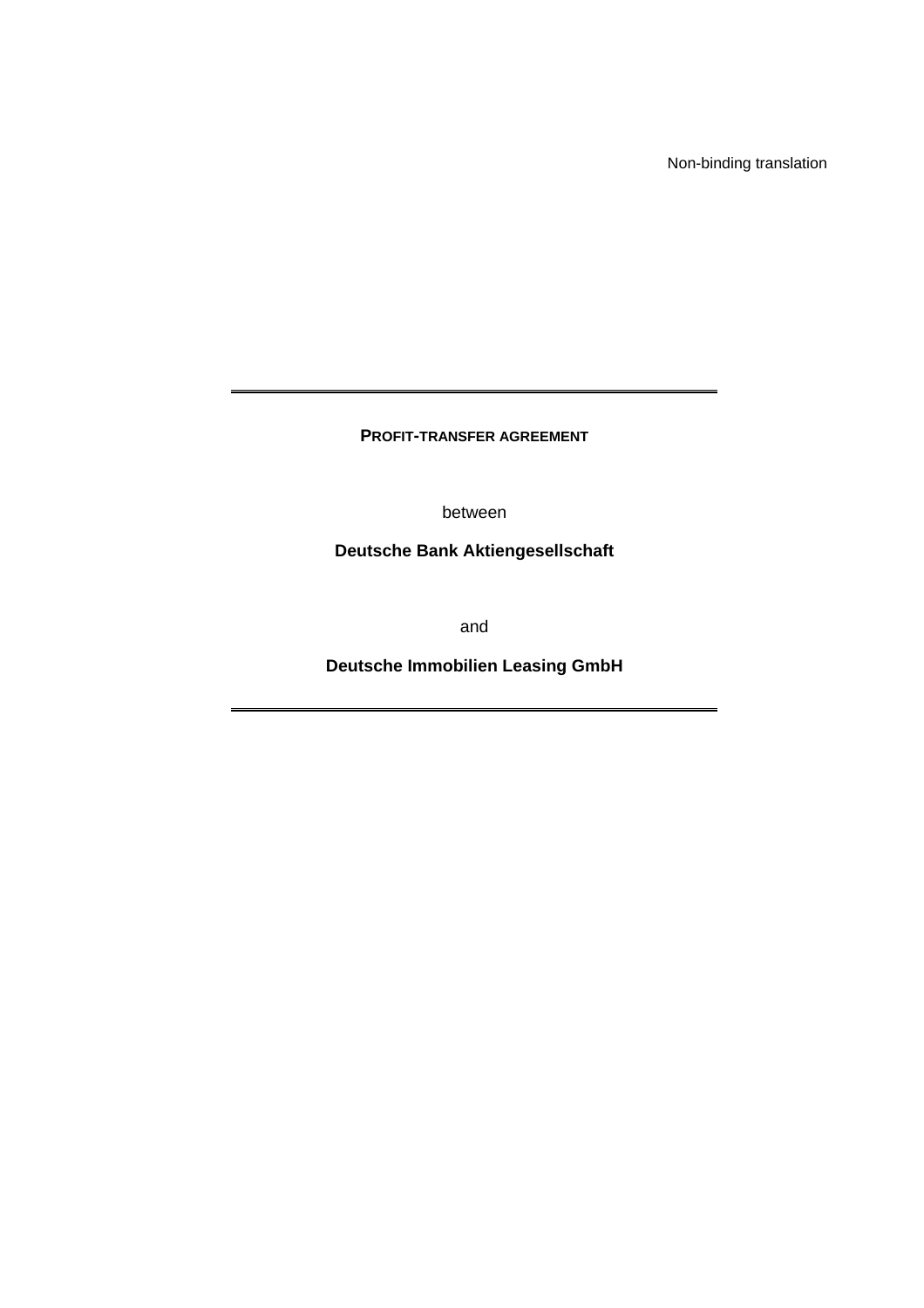# **PROFIT-TRANSFER AGREEMENT**

#### **between**

1. Deutsche Bank Aktiengesellschaft with its headquarters in Frankfurt am Main, entered in the Commercial Register of the District Court of Frankfurt am Main with the number HRB 30 000,

(referred to hereinafter as the **"Parent Company"**)

### **and**

2. Deutsche Immobilien Leasing GmbH with its headquarters in Düsseldorf, entered in the Commercial Register of the District Court of Düsseldorf with the number HRB 28176,

(referred to hereinafter as the **"Subsidiary Company"**)

### **Preamble**

A profit-transfer agreement has been in place between the Parent Company and the Subsidiary Company (formerly operating as Pafa Beteiligungsgesellschaft mbH) since March 27, 1992, the existence of which was entered in the Commercial Register for the Subsidiary Company on October 1, 1992. This agreement is hereby amended and completely rewritten as follows:

### **§ 1 PROFIT TRANSFER**

 The Subsidiary Company undertakes to pay all of its profits to the Parent Company for the term of this agreement. The scope of profit transfer shall be governed, in addition to and with precedence over § 3 of this agreement, by § 301 of the German Stock Corporation Act in its from time to time applicable version.

### **§ 2 ABSORPTION OF LOSSES**

 For the duration of the agreement, the Parent Company shall be obliged to absorb the Subsidiary Company's losses in accordance with all the provisions of § 302 of the German Stock Corporation Act in its from time to time applicable version.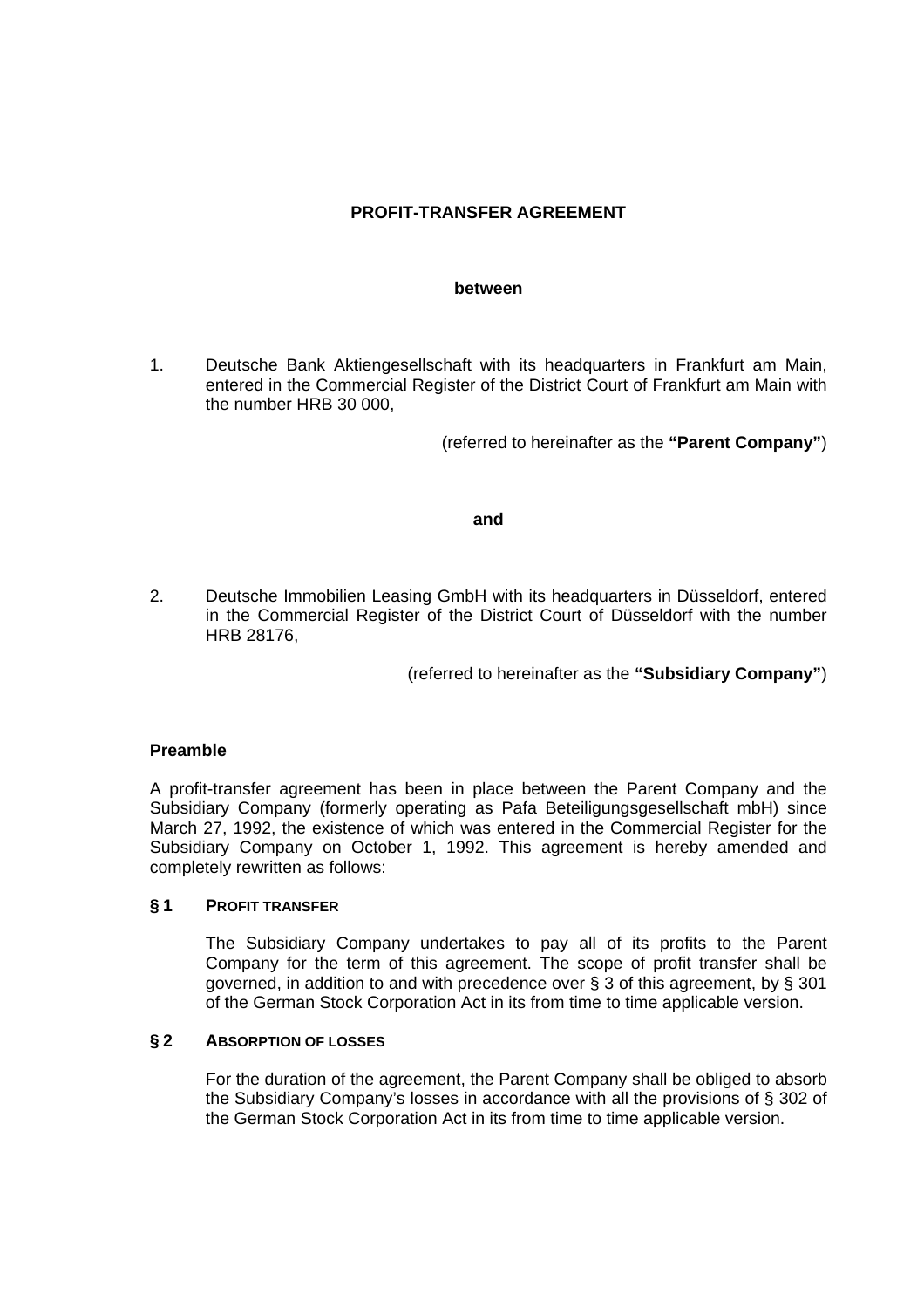## **§ 3 ESTABLISHMENT AND LIQUIDATION OF RESERVES**

- 3.1 The Subsidiary Company may, with the agreement of the Parent Company, place amounts from annual net profit into revenue reserves (§ 272 Para. 3 of German Commercial Code) with the exception of legal reserves, provided this is permitted by commercial law and is economically justified on the basis of a reasonable commercial assessment. Other revenue reserves as defined in § 272 Para. 3 of German Commercial Code established during the term of this agreement on the request of the Parent Company must be liquidated and used to reconcile an annual loss or be transferred as profit.
- 3.2 The transfer of amounts from the liquidation of capital reserves or from revenue reserves and profit carried forward before this agreement comes into force shall be prohibited.

## **§ 4 COMING INTO EFFECT, TERM AND TERMINATION**

- 4.1 In order to come into effect, this agreement requires the approval of the Parent Company's general meeting and the Subsidiary Company's shareholders' meeting.
- 4.2 The agreement came into effect with its entry in the Subsidiary Company's Commercial Register on October 1, 1992, and has applied retroactively since January 1, 1992. The present amended version shall come into effect with its entry in the Subsidiary Company's Commercial Register and apply retroactively from the start of the Subsidiary Company's financial year, in which the amendment becomes effective.
- 4.3 The agreement shall be concluded for an indefinite period, however, it shall apply until 31.12.2014 at the earliest, and/or, where the amendment is only entered in the Commercial Register after 31.12.2010, until five years after the end of the Subsidiary Company's financial year, in which the amendment retroactively came into effect (minimum term). By giving six months' notice, the agreement may be terminated in writing for the first time at the end of the minimum term, and thereafter at the end of a financial year.
- 4.4 This agreement may be terminated with immediate effect, at any time, where there is substantial cause. Substantial causes shall be seen, in particular, in case of the sale or contribution of the holding by the Parent Company, the merger, division or liquidation of the Parent Company or the Subsidiary Company.

## **§ 5 SEVERABILITY CLAUSE**

Should one or more of the provisions of this agreement be or become invalid, ineffective or unenforceable, in whole or part, the validity or enforceability of the other provisions thereof shall remain unaffected by this. The invalid, ineffective or unenforceable provision shall be deemed to have been replaced by an effective and enforceable provision, which as closely as possible legally and economically corresponds to the definite or possible intentions of the parties when concluding